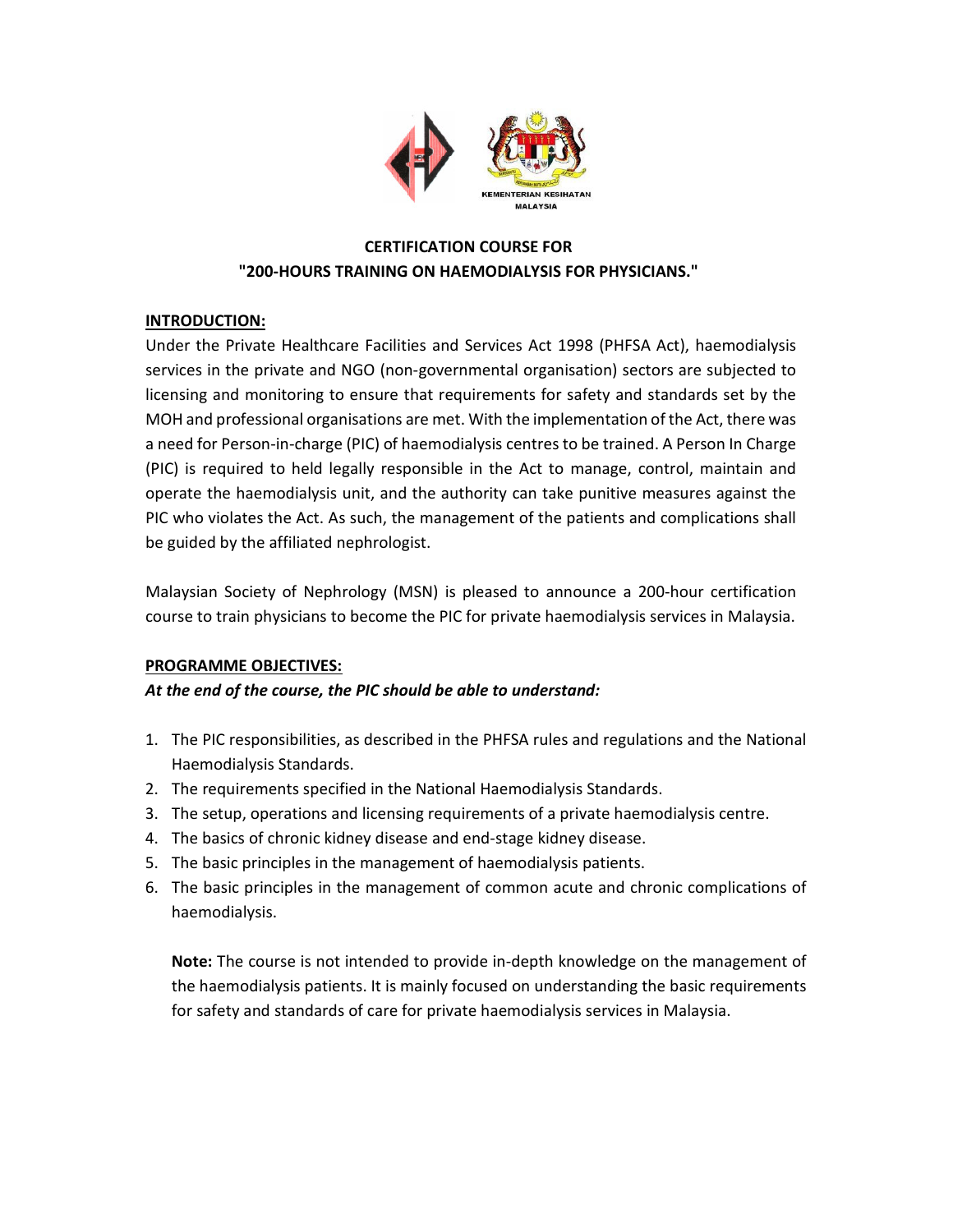#### PROGRAMME STRUCTURE:

#### A 200 hours total attachment; consist of:

#### 1. Theory:

Self-learning time or Online distance learning through prescribed syllabus materials (Refer Syllabus)

## 2. Practical:

Face to face and Clinical attachment at accredited haemodialysis centres (Appendix 1)

## 3. Exit Assessment:

MSN will assess the candidates through a total of 30 open-book Multiple True False (MTF) questions examination at the end of course.

## ELIGIBILITY CRITERIA:

- 1. Physicians/ Paediatricians registered with the Specialist Register of Malaysia
- 2. Other registered medical practitioners from areas with a critical need for haemodialysis services may be eligible.

# RULES & REGULATIONS:

- 1. Candidates that fulfil the Eligibility Criteria can register themself at Malaysian Society of Nephrology (MSN) through website www.msn.org.my. (under heading TRAINING)
- 2. Candidates should complete ALL the modules/syllabus of the training (refer to Syllabus) based on the suggested time of learning:

# 2.1. Theory (15 hours)

- Candidates must read and self-learned the prescribed materials.
- Candidates must pass the Exit Assessment at the end of this course.

## 2.2. Clinical Attachment (185 hours)

- Clinical attachments are only permitted at accredited centres (Appendix 1)
- Centres will impose an additional fee to the candidates for attachment, and this fee is to be paid by the candidates (This fee is not inclusive in the registration fee).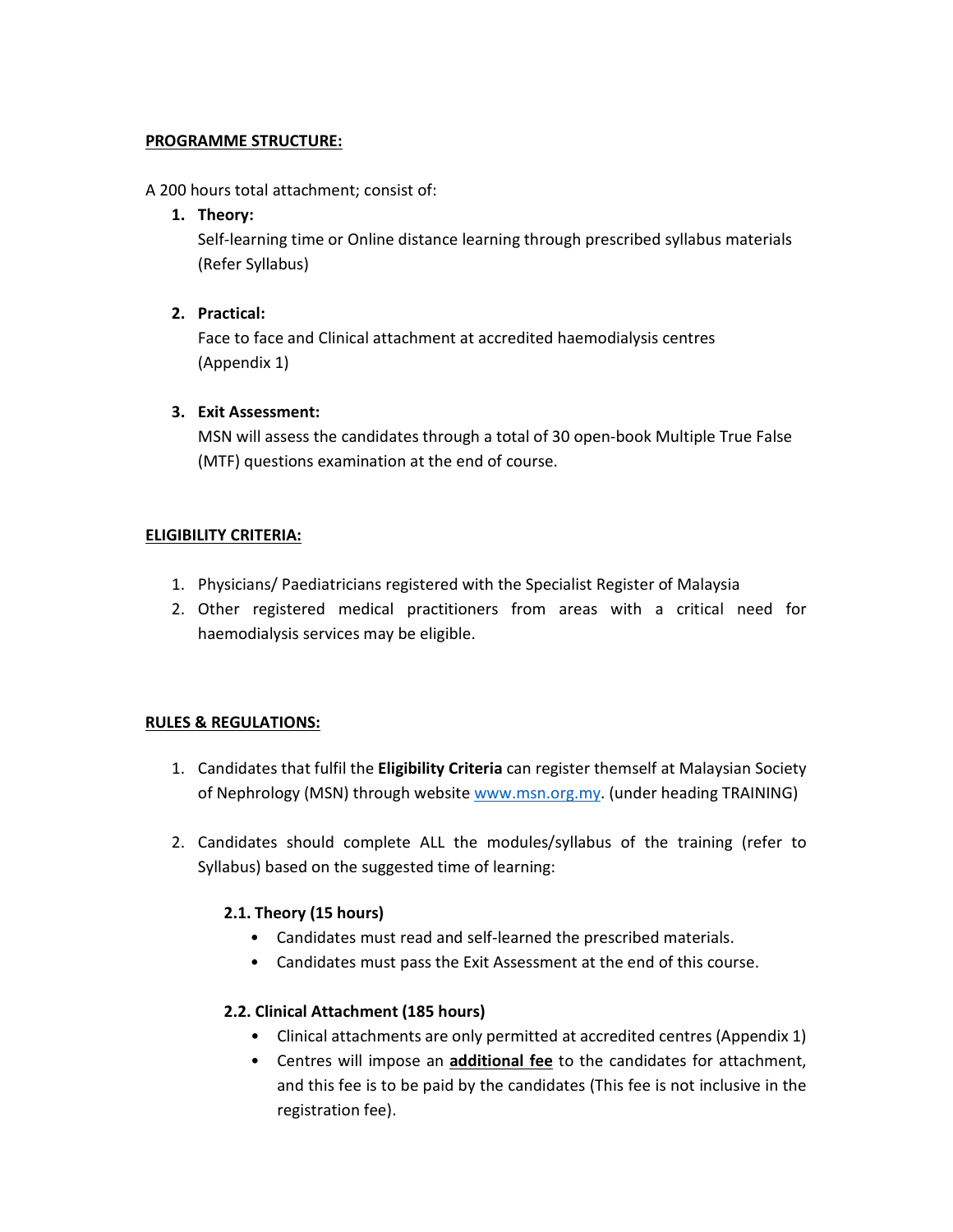- The candidates are advised to comply with the requirement of the respective centres before doing the attachment.
- Candidates should complete the logbook during their attachment with the dialysis centre. Only the Consultant Nephrologist-in-charge and the local preceptors of the dedicated dialysis unit are allowed to verify the logbook entry. The medical practitioner needs to submit the book within two (2) weeks after completion of the course to our secretariat. The certificate will not be issued if the logbook is not returned.
- Candidates should also submit the attendance record for 185 hours. Proof of time attendance, e.g. punch card (certified by the supervising nephrologist) is preferred.

## 2.3. Exit Assessment

- Candidates must pass an open online examination.
- Thirty (30) Multiple True False (MTF) questions need to be answered. The assessment is an open-book self-assessment, but the candidates must pass the exam to be certified for this course.
- Passing marks is 85%.
- 3. The course must be completed within six (6) months of starting the program.
- 4. The MSN committee reserves the right to deny any certification of completion if the candidates did not comply with the rules and regulation stated above.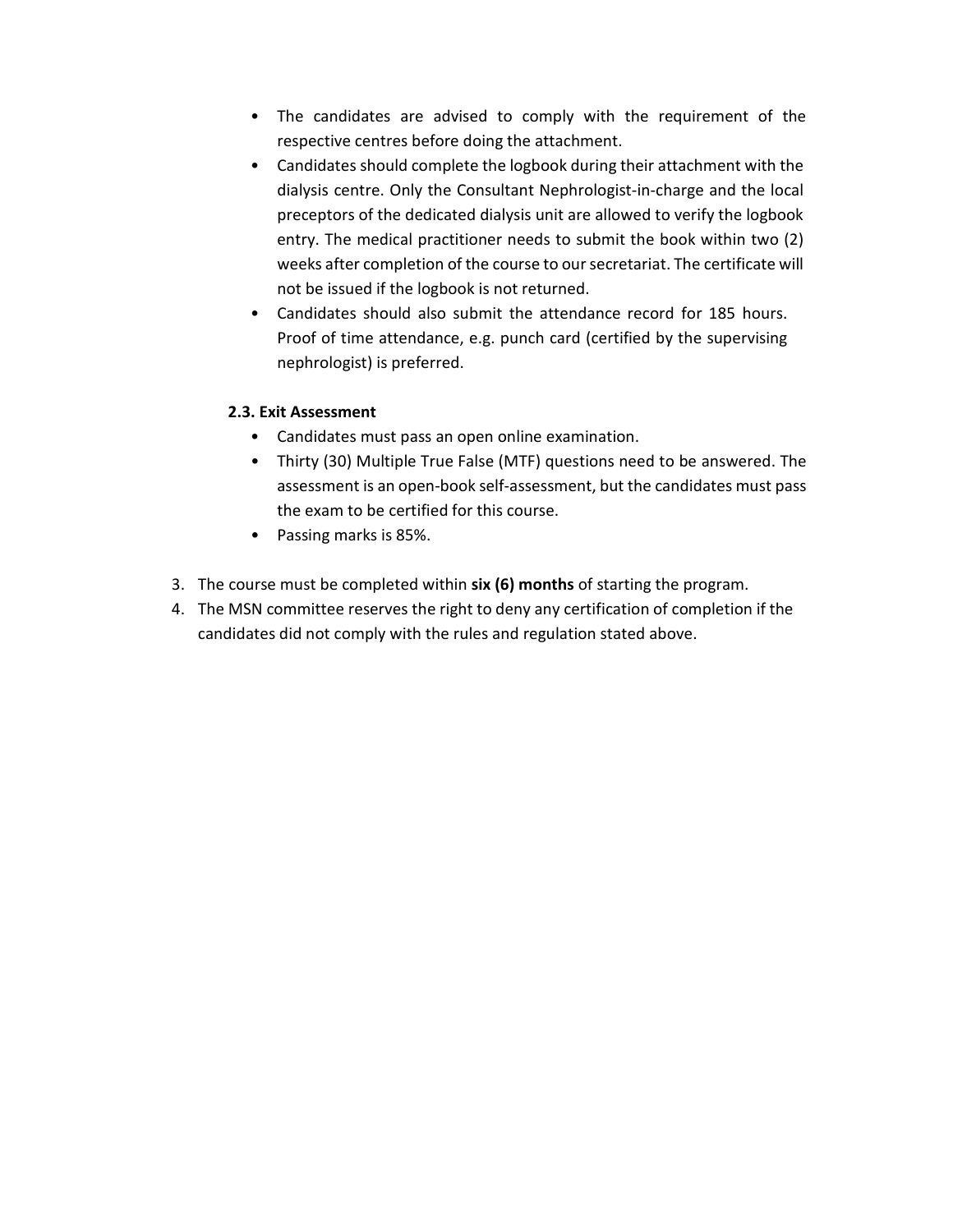#### APPLICATION AND SUBMISSION

#### 1. Submission

- 1.1 Application form can be downloaded from the MSN website (http://www.msn.org.my)
- 1.2 Complete the registration form and **EMAIL** to:

Ms Nur Jaidaa Razak

Secretariat

Email: msn@msn.org.my

: jaidaa@msn.org.my

#### 2. Registration fee

## 2.1 The registration fee for this program will be RM2,650.00. PAYMENT MADE IS NOT **REFUNDABLE**

You may need to pay **additional** attachment fee to the hospital

(Updated 7/6/2022)

#### 2.2 Method of payment:

 Cheque should be made payable to the "Malaysian Society of Nephrology" OR Online transfer payment to "Malaysian Society of Nephrology" bank account. (contact MSN Secretariat for more details)

#### ENQUIRIES

For enquiries, please contact:

• MSN Secretariat:

Ms Jaidaa Razak Unit 19-01, Level 19, Q Sentral 2A, Jalan Stesen Sentral 2, Kuala Lumpur Sentral 50470 Kuala Lumpur Tel: 03-2276 3686 / 03- 2276 3687

• Private Medical Practice Control Section (CKAPS) at 03-8883 1363 or 03-8881 0900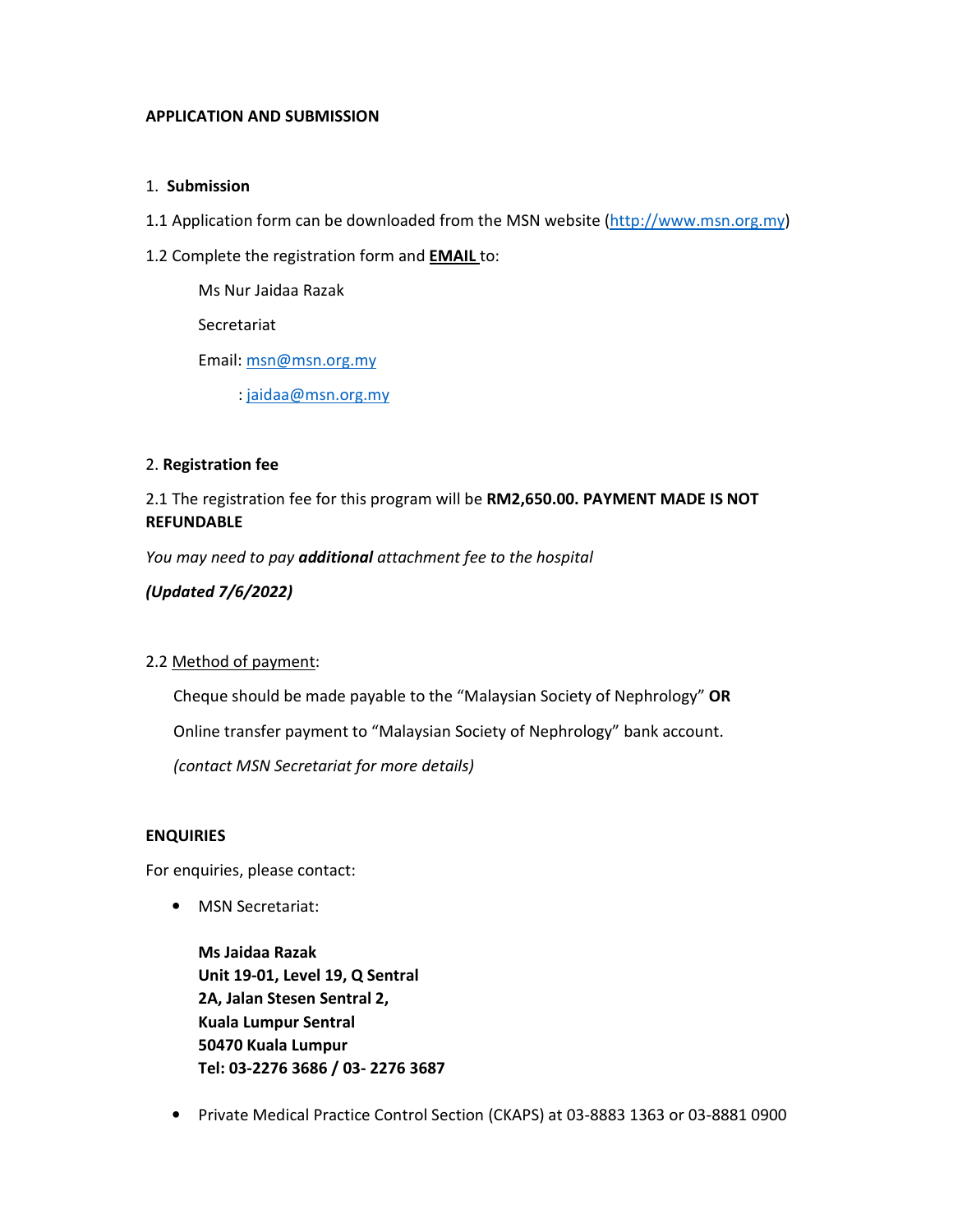#### Appendix 1

| <b>REGION</b>        | <b>FACILITIES</b>                              |
|----------------------|------------------------------------------------|
| <b>Klang Valley:</b> | Hospital Kuala Lumpur                          |
|                      | <b>Hospital Selayang</b>                       |
|                      | <b>Hospital Serdang</b>                        |
|                      | Hospital Tuanku Ampuan Rahimah, Klang          |
|                      | Hospital Universiti Malaya (UMMC)              |
|                      | Hospital Universiti Kebangsaan Malaysia        |
|                      | (HUKM)                                         |
| Northern region:     | Hospital Sultanah Bahiyah, Alor Setar, Kedah   |
|                      | Hospital Sultan Halim, Sungai Petani, Kedah    |
|                      | Hospital Kulim, Kedah                          |
|                      | <b>Hospital Pulau Pinang</b>                   |
|                      | Hospital Seberang Jaya, Pulau Pinang           |
|                      | Hospital Raja Permaisuri Bainun, Ipoh, Perak   |
|                      | <b>Hospital Taiping</b>                        |
| Southern region:     | Hospital Tuanku Jaafar, Seremban               |
|                      | Hospital Melaka                                |
|                      | Hospital Sultanah Fatimah, Muar, Johor         |
|                      | Hospital Sultanah Aminah, Johor Bharu          |
| East-coast region:   | Hospital Raja Perempuan Zainab II, Kota Bharu  |
|                      | Hospital Sultanah Nur Zahirah, Kuala Trengganu |
|                      | Hospital Tuanku Ampuan Afzan, Kuantan          |
|                      | Hospital Sultan Ahmad Shah, Temerloh           |
| East Malaysia:       | Hospital Queen Elizabeth, Kota Kinabalu, Sabah |
|                      | Hospital Umum Sarawak, Kuching                 |
|                      | <b>Hospital Miri</b>                           |

## LIST OF ACCREDITED TRAINING CENTRES

#### NOTE:

The list of accredited centres may be changed without prior notice due to changes beyond the control of MSN.

Kindly inform some centres are unavailable until further notice

(Updated 7/6/2022)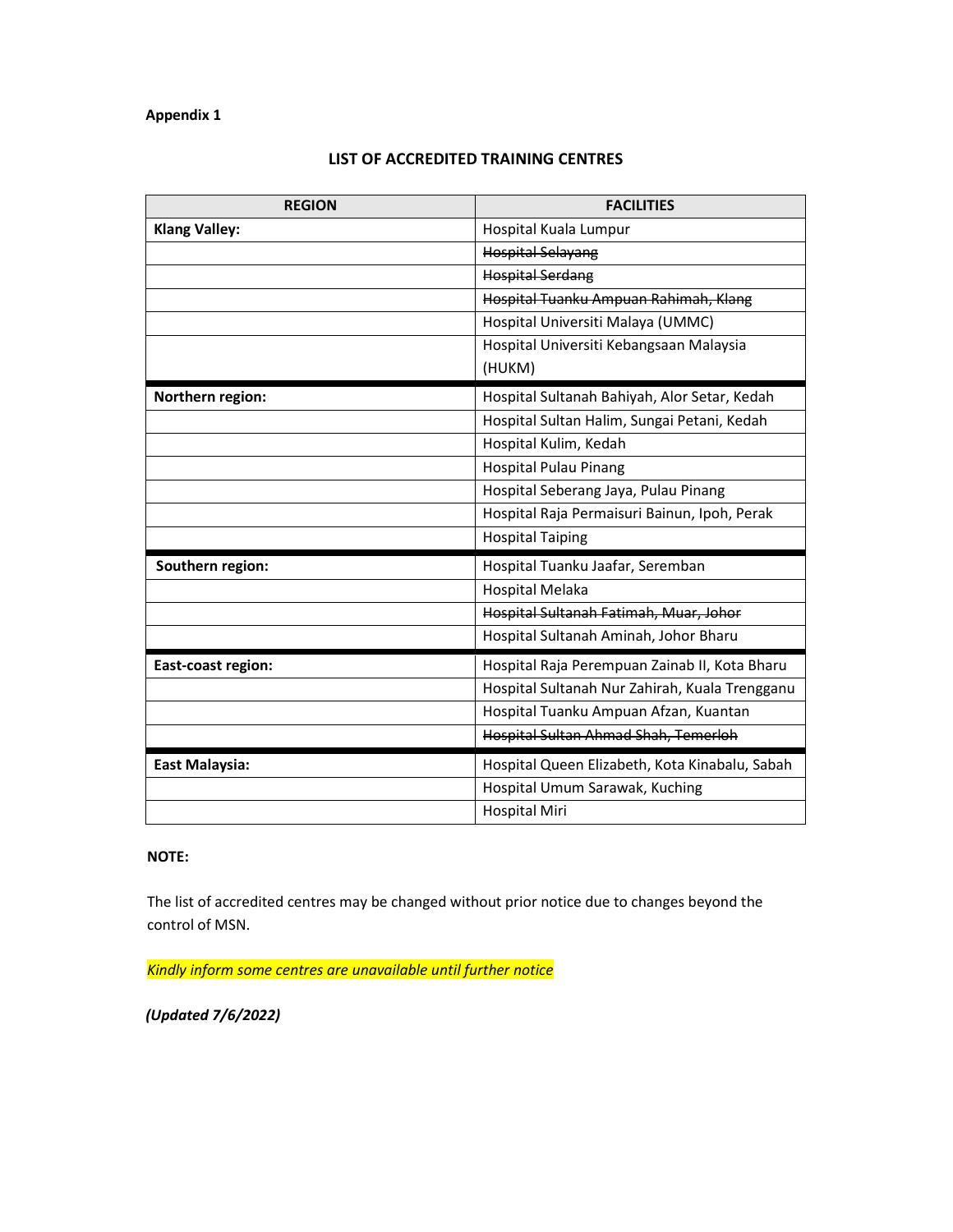

# **REGISTRATION FORM FOR** TWO HUNDRED (200) HOUR TRAINING ON **HAEMODIALYSIS FOR PHYSICIANS**

| Name in Full<br>(IN BLOCK LETTERS)                  |  |
|-----------------------------------------------------|--|
| <b>IC Number</b>                                    |  |
|                                                     |  |
| <b>Qualification/Year</b>                           |  |
| <b>National Specialist Register</b><br>(NSR Number) |  |
| <b>Contact number</b>                               |  |
| <b>Fax number</b>                                   |  |
| Email address                                       |  |
| <b>Home Address</b>                                 |  |
| <b>Working (Office) Address</b>                     |  |
| <b>Haemodialysis centre Address 1</b>               |  |
| <b>Haemodialysis centre Address 2</b>               |  |
| <b>Haemodialysis centre Address 3</b>               |  |